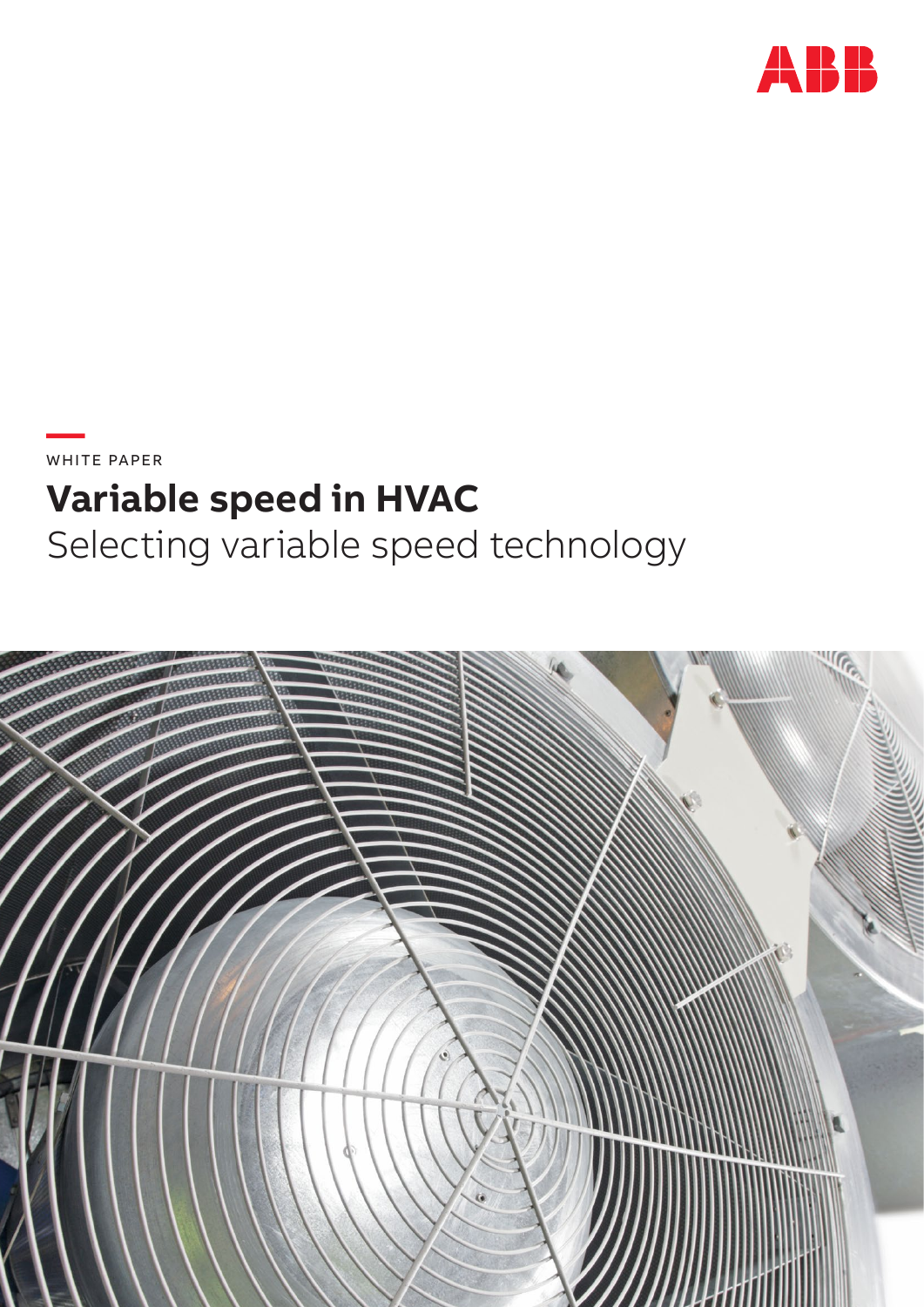## **Table of contents**

| $06 - 07$ | Drive and motor technology benefits  |
|-----------|--------------------------------------|
| 05        | What matters to users and designers? |
| 04        | What are EC fans and pumps?          |
| 03        | <b>Ecodesign</b>                     |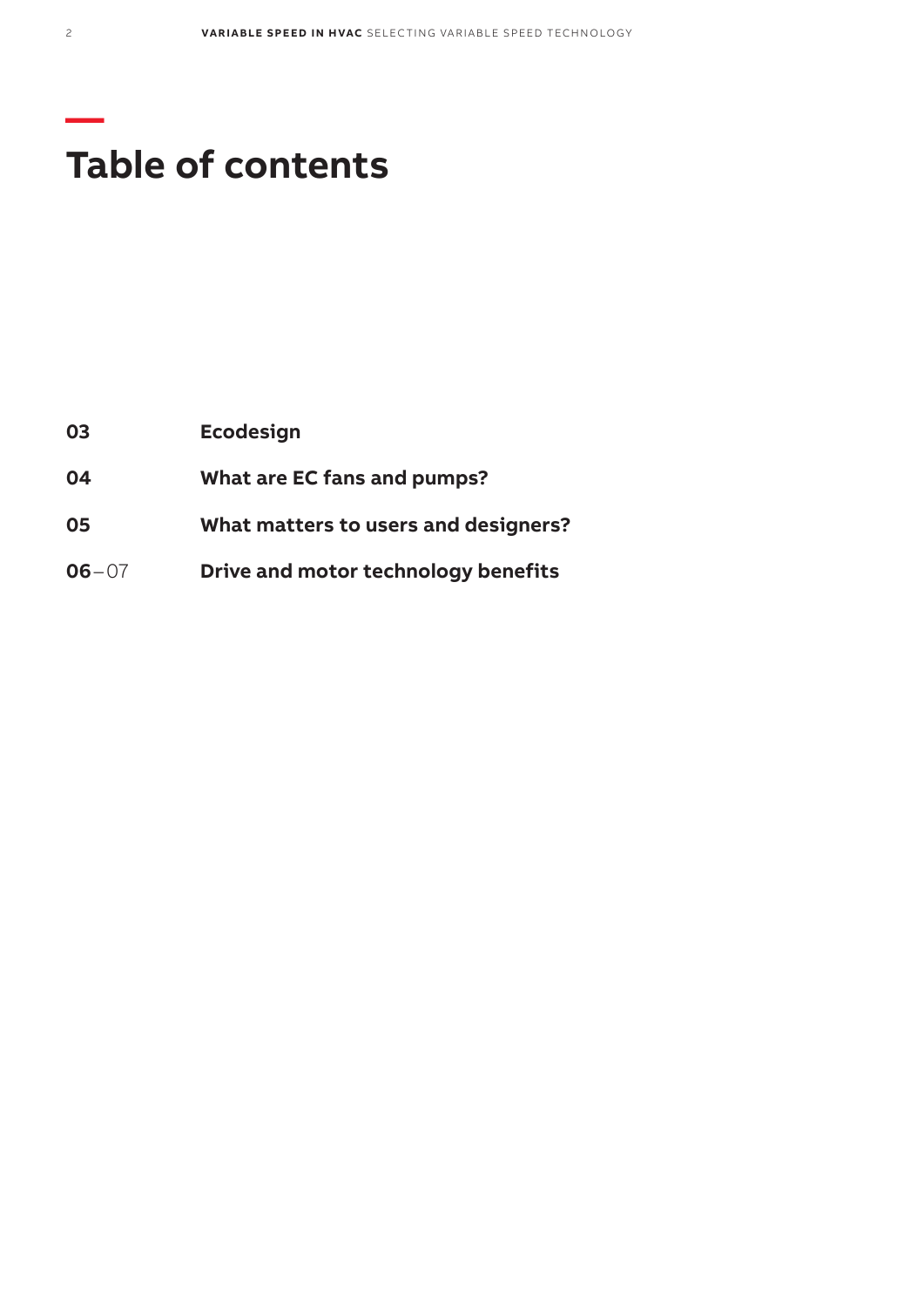## **Ecodesign**

<span id="page-2-0"></span>**—**

Today the combination of customer expectations and a push for higher eco-friendly regulations is driving demand for higher efficiencies. Within EU the developing Ecodesign regulations, in particular EU327/2011 (for fans 125 W-500 kW) and EU547/2012 (for water pumps), guide designs toward more efficient movement of air and water. Manufacturers of pumps or fans need to comply with these tightening regulations and provide more energy efficient solutions that meet minimum defined efficiency levels.

At the same time there are different mechanical design solutions used that can be applied to new buildings and installations. A large air handling unit, which uses a single, large fan for the supply

and the return sides, can be replaced by a split point-of-use system that is distributed throughout the building which, however, complicates maintenance of the building. Alternatively, as in the case of a centralized air handling system, the fans inside can be split into multiple smaller fans. These types of split systems require less duct work and provide more local control for occupants. Using multiple small fans on a centralized air handling has the potential to offer better system efficiency due to better heat exchanger efficiency, also known as coil efficiency, but causes issues with maintaining required static pressure. System design is further complicated by the wide range of different motor and control technologies available to consumers.

#### **Four different ways to manage air handling in a building**



**—**









— Centralized large fan air handling unit

— Centralized fan array air handling unit

Distributed air handling (fan array or singe fan)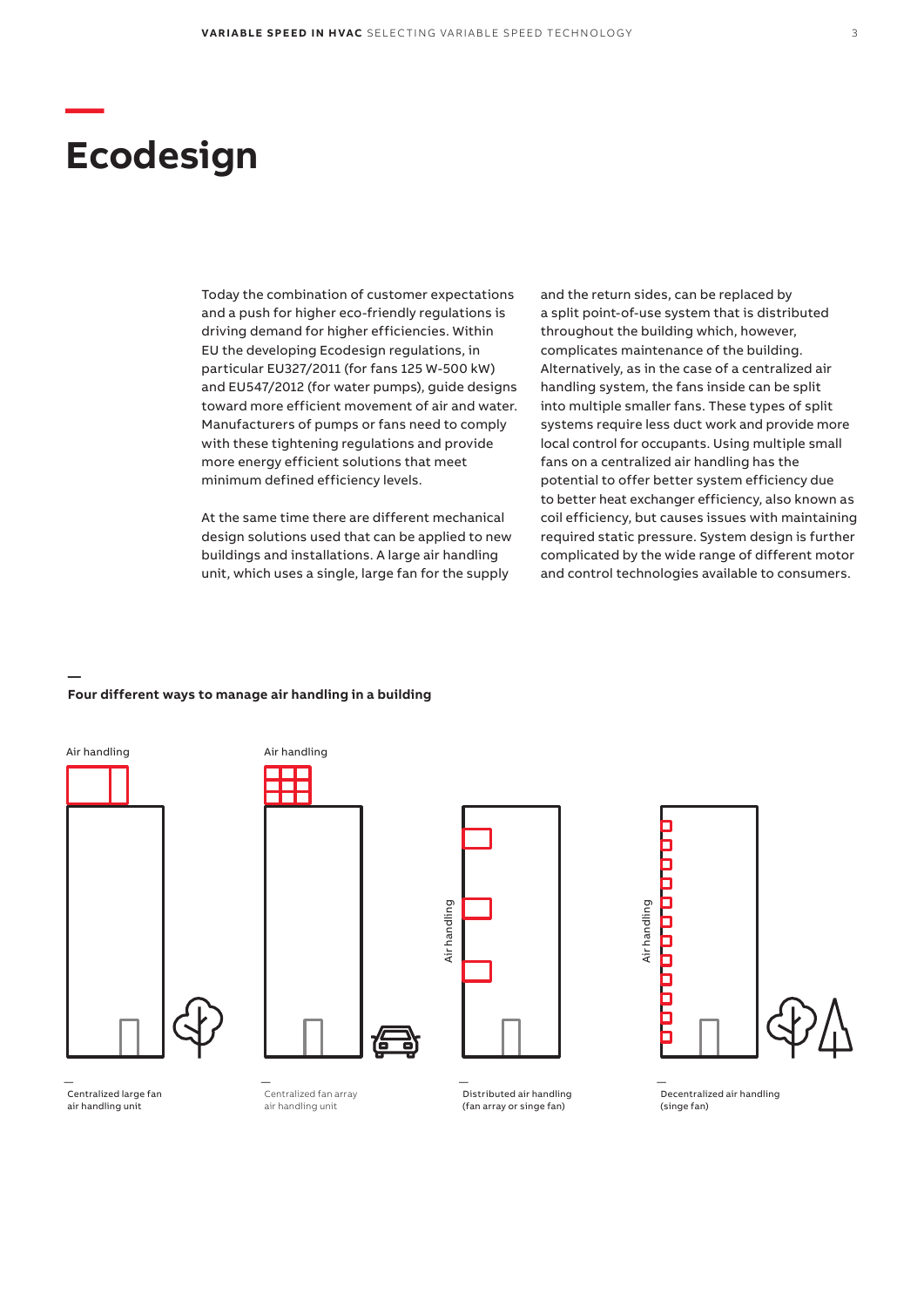### <span id="page-3-0"></span>**What are EC fans and pumps?**

Traditionally, EC stands for Electronically Commuted and typically refers just to motors. However, within the HVAC industry the term may be used to describe any motor technology and drive package that is integrated together as a single assembly, possibly with a pump or fan as well. These EC fans often have external rotors where fan blades are integrated with the external rotor housing. In most cases, EC pumps integrate the motor directly with the pump. Therefore, the EC motors are not sized in traditional IEC dimensions. They are application-specific and

customized. This also mostly requires an entire fan or pump to be replaced if the bearing or the motor fails – where traditional motors are easily repaired or replaced, and bearings are normally stocked locally. For the owner, this can lead to much higher life cycle costs. Further, the replacement EC fan and pump assemblies may not be as available as traditional motors, drives and fan wheels and especially fans have to be sourced from the original supplier. Presently the power range of this type of EC packages range from few watts to around 6 kW.



— Integrated EC fan package



Traditional motor & fan package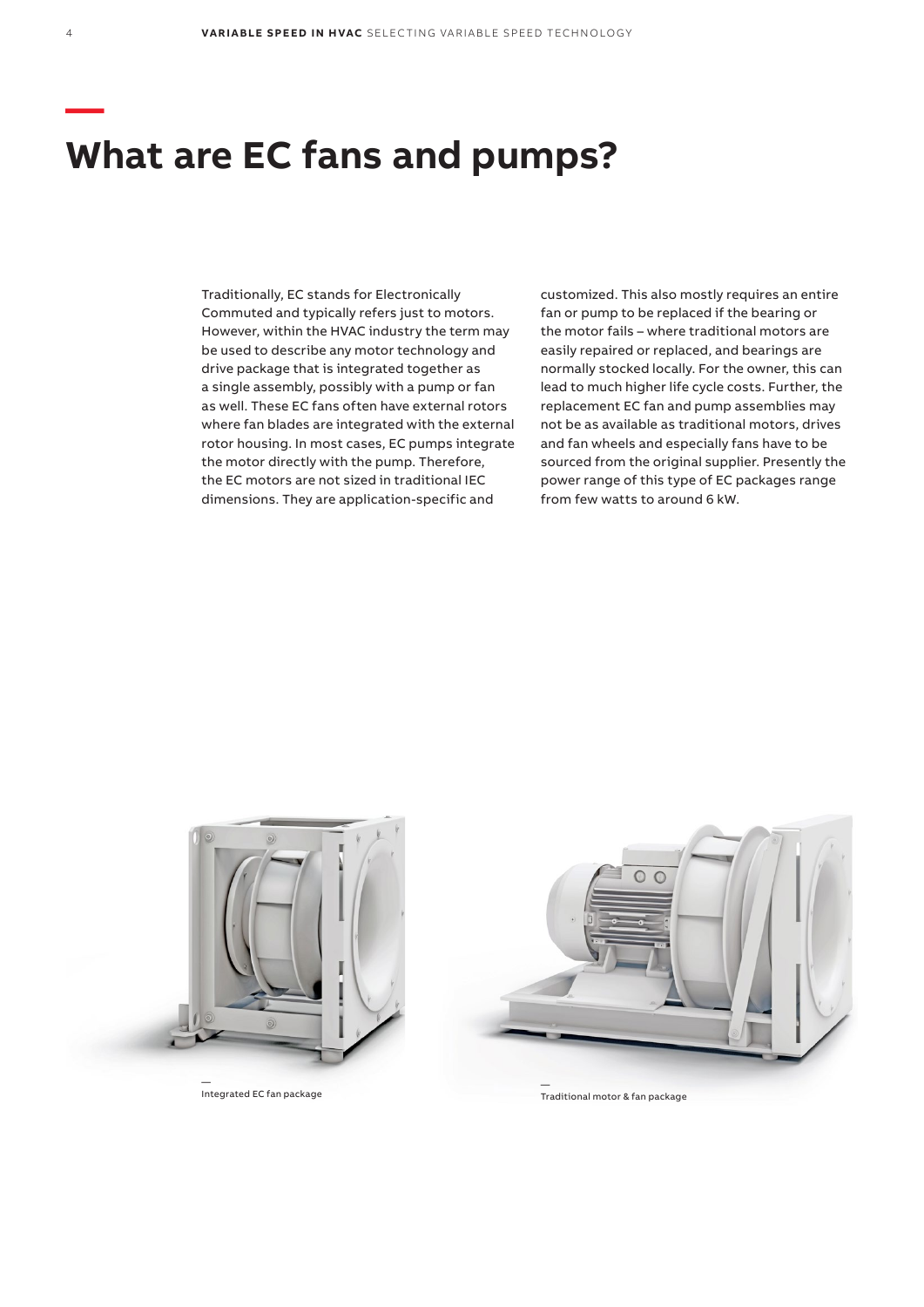#### **What matters to users and designers?**

Every technical solution to system configurations has its own benefits and drawbacks. In order to reach best system efficiency, the efficiencies of the individual components have to be optimized in a manner that does not cause more losses on other components within the system. Only looking at individual component efficiency can actually lead to lower system efficiency. What matters is the total system or wire to air/water efficiency that includes all components from drive to motor to mechanical load to coil efficiency.

<span id="page-4-0"></span>**—**

ηsystem = ηdrive ∙ ηmotor ∙ ηcoupling ∙ ηfan ∙ ηcoil

However, the way the components are integrated can especially on the fan side cause additional losses, which negatively affect the wire to air efficiency. If the motor is partly blocking the air flow through the fan wheel, the pressure drop over the fan increases and total efficiency is lower, as is the available static pressure.

Efficiency alone does not cover the requirements of the applications. Customers need to consider the integration of their components into other existing, or new, equipment and systems. Pipes and ducts can create limitations that are not planned in initial design. IEC motor and drive combinations have the ability to show system efficiency and offer the user and designer some flexibility to correct for unforeseen challenges of "system effect" in duct or pipe. With existing ductwork the ability to generate enough static pressure is essential, and with the EC fans they often have to be over dimensioned in terms of power to reach the nominal static pressure, and thus running far from their best efficiency point. In short, traditional motor/drive packages have the ability to meet the required design criteria and pressure requirements without overdimensioning.

Offering enough I/O connectivity and direct native BTL-certified BACnet communication

to the building management systems is essential in many fan and pump applications in buildings. HVAC specific macros, alongside PID/Loop controllers, make integration into difficult applications much easier. They allow drives to speak in industry terminology and offer HVAC expected capabilities such as Override.

The standard options on ABB variable frequency drives provide the user, contractor or system integrator with more options for control and more flexibility in application. Utilizing direct connection, from feedback devices such as air flow measurement meters, pressure, temperature and CO<sub>2</sub> sensors to built-in standalone controllers, offer robust functionality for the HVAC systems – even when the connection to the control system is lost the drive needs to continue operation seamlessly.

Power electronics can have an effect on the other equipment on the site if they are not chosen and installed properly. The ability to connect to public low voltage networks is challenging and consists of multiple technical requirements. Complying with harmonics and EMC requirements of the installation site is mandatory to avoid problems and protect equipment. It is important to ensure that the electrical specification covers all variable speed controllers, not just stand alone VFDs. Additionally, size, system efficiency, and integration of solutions are also a concern when adding more components to a system setup.

Over years of use, mechanical equipment always needs maintenance. Standard motor offerings give a wide range of serviceable parts and opportunities, such as replacing bearings, to continue the lifespan of the motor. Available spare parts and how readily spare parts are offered is important. Long waiting times for spare parts and service is not acceptable and quick local support is essential.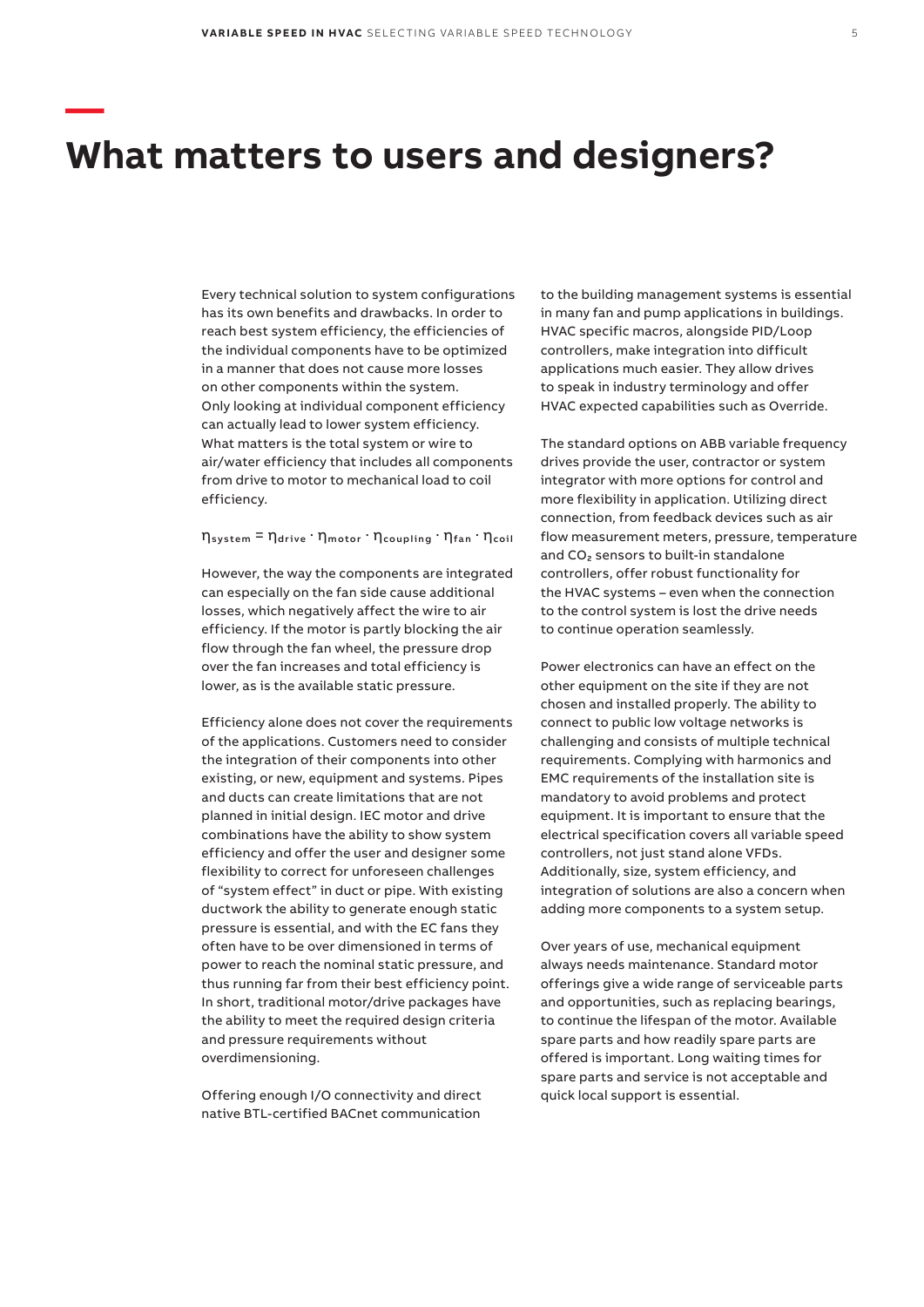### <span id="page-5-0"></span>**Drive and motor technology benefits**

**How do you commission your system?** You can commission your system with tailored HVAC terminology and your local language through a single unified user-interface for motor control of pumps and fans, offered by the extended power range within one product family.

**How do you ensure availability in the years to come?** By using accepted industry standard technology employing standard sized motors and components, users are not dependent on a particular supplier. These are readily available from partners and stock, and are therefore not subject to long lead times. They are available everywhere geographically and include global service, replacement and spare parts.

**How do you optimize your system efficiency?**

Utilizing optimized packages of high efficiency motors, such as SynRM, with ABB drives allows reaching the designed operating point in terms of pressure and flow without overdimensioning any of the components.

**How do you notice if your components are not running as they should?** ABB drives can provide continuous feedback to the BAS/BMS so that AHU performance will be consistent at both low and high demand. Each individual fan motor can provide feedback and be adjusted to work at its most efficient operating point. When the nominal operating conditions are not met, the drive notifies this. Additionally, the diagnostics functions inside the drive can inform of coming maintenance needs such as fan replacement before failures occur.

**How do you effortlessly integrate to your BAS/BMS system?** There is no need to use any gateways for connecting to the building management system with our native, embedded BACNet communications. Each additional component is an additional risk of failure in the system.

**How do you keep your system running when communication to the BAS / BMS is lost?** The drive has a built-in controller that allows operation to continue seamlessly so that even without external controllers the static pressure or constant air volume can be maintained.

**How do you keep your system operating when your supply voltage is 15% below nominal?** Thanks to the internal undervoltage controller that adjusts the output to maintain operation in undervoltage situations, the drive can continue its operation. Even when there is a short total loss of supply, the drive can use the kinetic energy of the mechanical system that keeps it running for short periods. If you use a drive with active rectifier, such as the ultra-low harmonic drive ACH580-31, then you can even maintain full output voltage, when the input is 15% below nominal.

**Can you keep your drive running in a +50 ° C or a -15 ° C ambient temperature?** With the wide ambient range, the drive can operate. Additionally in cold and wet conditions the motor heating function of the drive allows to keep the motor dry without additional motor heaters.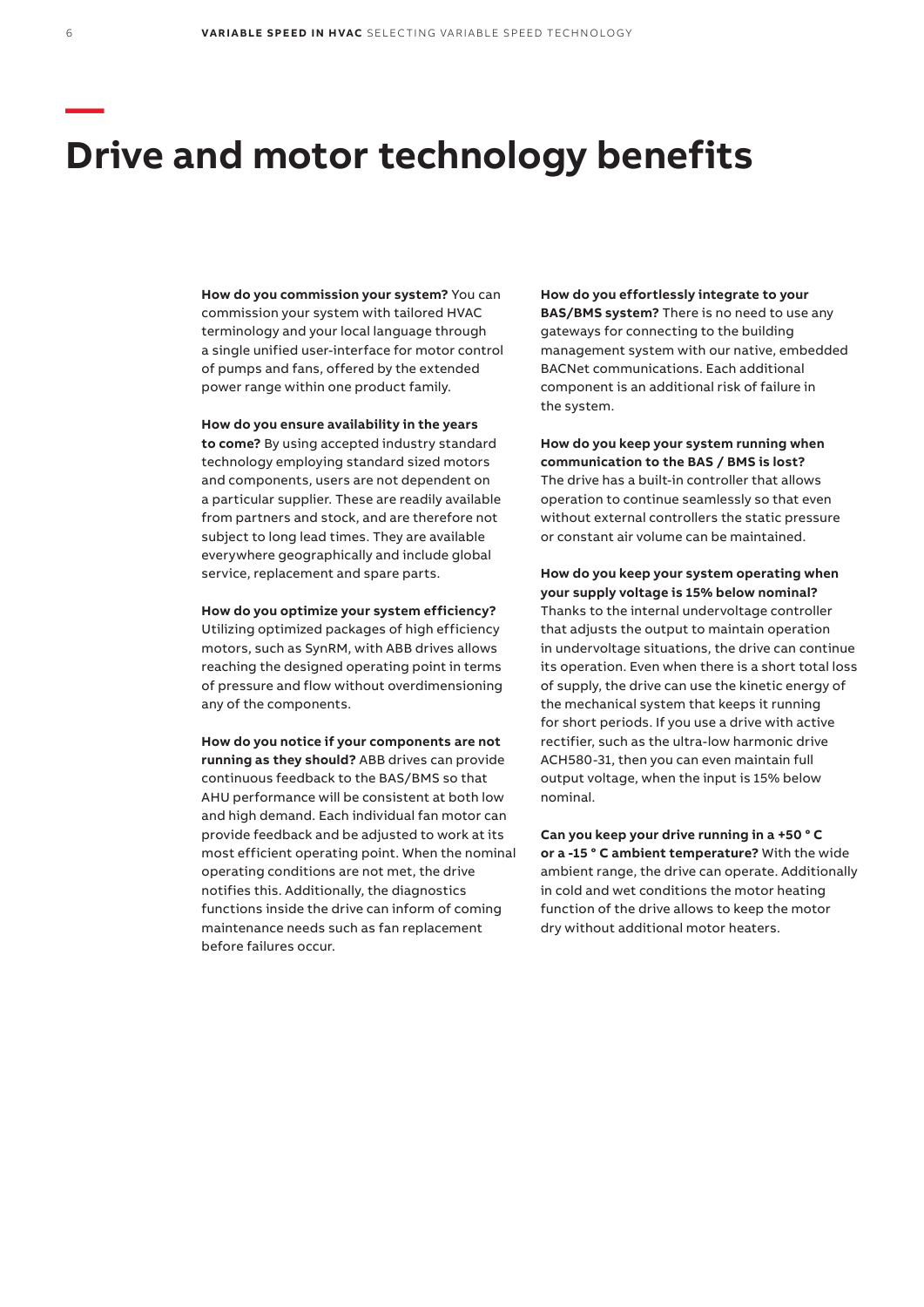**How do you implement your machine safety?**

Thanks to the TÜV-certified safe torque off functionality the drive can deliver complete safety circuit for mechanical maintenance inside the AHU without complicated external components. This also makes the compliance with documentation requirements of the machinery directive 2006/42/EU instruction Ed. 2.1 a lot easier as critical stop functions are certified safe.

**Can I mitigate harmonic problems with usage of passive filters or active filters?** With the ultra-low harmonic drives there is no need for solutions using many components – the single ULH drive package has everything in a simple and compact package for 3% THDi performance – far below the IEEE519 5% TDDi limit. Additionally, reduce transformer dimensions and see fewer disturbances on your electrical network thanks to the active supply unit in ULH drive.

**Can I connect the drive anywhere?** Embedded swinging choke technology and ULH variant come with C2 EMC filters, which allow for our drives to be compliant to public low voltage network connections everywhere.

**What benefits does the ACH580 with SynRM motor offer?** Guaranteed efficiency with any HVAC drive and motor package, and reduced motor noise with our SynRM drive and motor packages. The SynRM motors are also easier for maintenance of both the AHU and

motor itself. There is no need to lock the shaft to prevent dangerous voltages forming like with permanent magnet motors and the motor maintenance is simpler with SynRM than permanent magnet motors.

**There are no more I/O points to connect my sensors and instruments, what can I do?** All I/O points on the drive can be used via the fieldbus interface. This allows all extra I/O points to be used saving the cost of extra I/O units in the system.

**Can I monitor my system?** The drive offers wide range of signals and measurements, such as the output current, motor load, event log of past events, histogram of the load curve and many more values.

**Is it possible to change configuration such as the ramp times remotely?** The integrated native BACnet communication and Modbus offer access to all needed parameters inside the drive. BACnet IP is also available as an option and both native and IP versions are BTL certified for increased interoperability.

**What additional components are needed?** There is no need for any additional components. The drive will protect the motor without extra earth monitoring equipment or motor protection components.